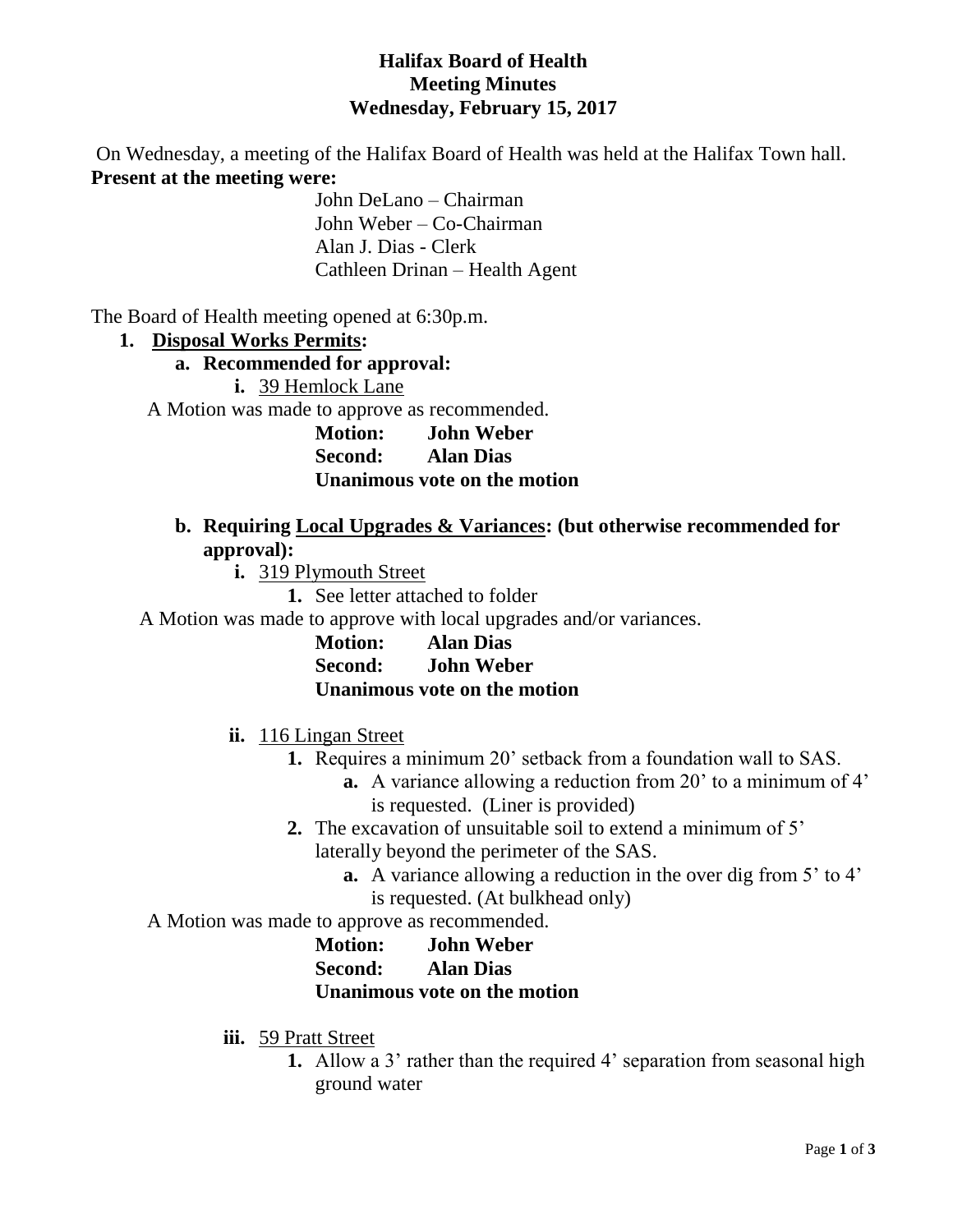A Motion was made to approve as recommended.

### **Motion: John Weber Second: Alan Dias Unanimous vote on the motion**

## **2. Bring to Boards Attention: -** Agent updated Board

- **a.** Wage & Personnel Classification & Compensation Study
- **b.** Continued Discussion of Possibility of Active Shooter Incidents: Update
- **c.** 395 Plymouth Street: Update

### **3. Discussion Items: -** Agent updated Board

- **a.** Landfill Monitoring Contract
- **b.** Fee Schedule
- **c.** Food regulations
- **d.** Fieldstone Show Park:
	- **i.** Well Testing
	- **ii.** Large Outdoor Event Regulations
	- **iii.** Food Permits
		- **1.** Summary of the 02.01.17 discussion at Board of Health meeting from Mr. Clawson's Counsel, Attorney Phil A. Taylor.
			- **a.** Summary of the 02.01.17 discussion at Board of Health meeting by Mr. Scott Clawson's Counsel, Attorney Phil A. Taylor was not submitted for this meeting. Tabled

### **e. Agent Report:**

- **i.** MEHA wastewater seminar **-** Agent updated Board
- **ii.** Life Skills Training Keep up the good work and keep the pressure on.
- **iii.** Restaurant Reminders **-** Explain the importants of fats, oils and greases from entering the septic system. (F.O.G.)

# **f. The Following to be signed**:

# **i. Payroll for the Week Ending February 18, 2017 -** Board Signed

- **1.** Cathleen Drinan
- **2.** Margaret Selter
- **3.** Tracy Noland

# **g. Meeting Minutes: -** Board Signed

- **i.** January 04, 2017 Meeting Minutes AD
- **h. Expense Account# 01-512 – FY 17-11 -** Board Signed
	- **i.** Hobbs & Warren Invoice# 65285 (2) Packages of Food Establishment Kitchen Inspection Report – Part B - \$127.00
- **i. Revolving Account# 25-513 – FY 17-13 -** Board Signed
	- **i.** Grady Consulting Invoice# –Plan Review 59 Pratt Street \$85.00
	- **ii.** Spath Engineering Invoice# –Plan Review 116 Lingan Street \$85.00
	- **iii.** Spath Engineering Invoice# –Plan Review 39 Hemlock Lane \$85.00
- **j. Nursing Services Account# 01-522 – FY 17-07 -** Board Signed
	- **i.** Norwell Visiting Nurse Association Invoice# HBOH0117 Nursing Services for January 01, 2017 through January 31, 2017